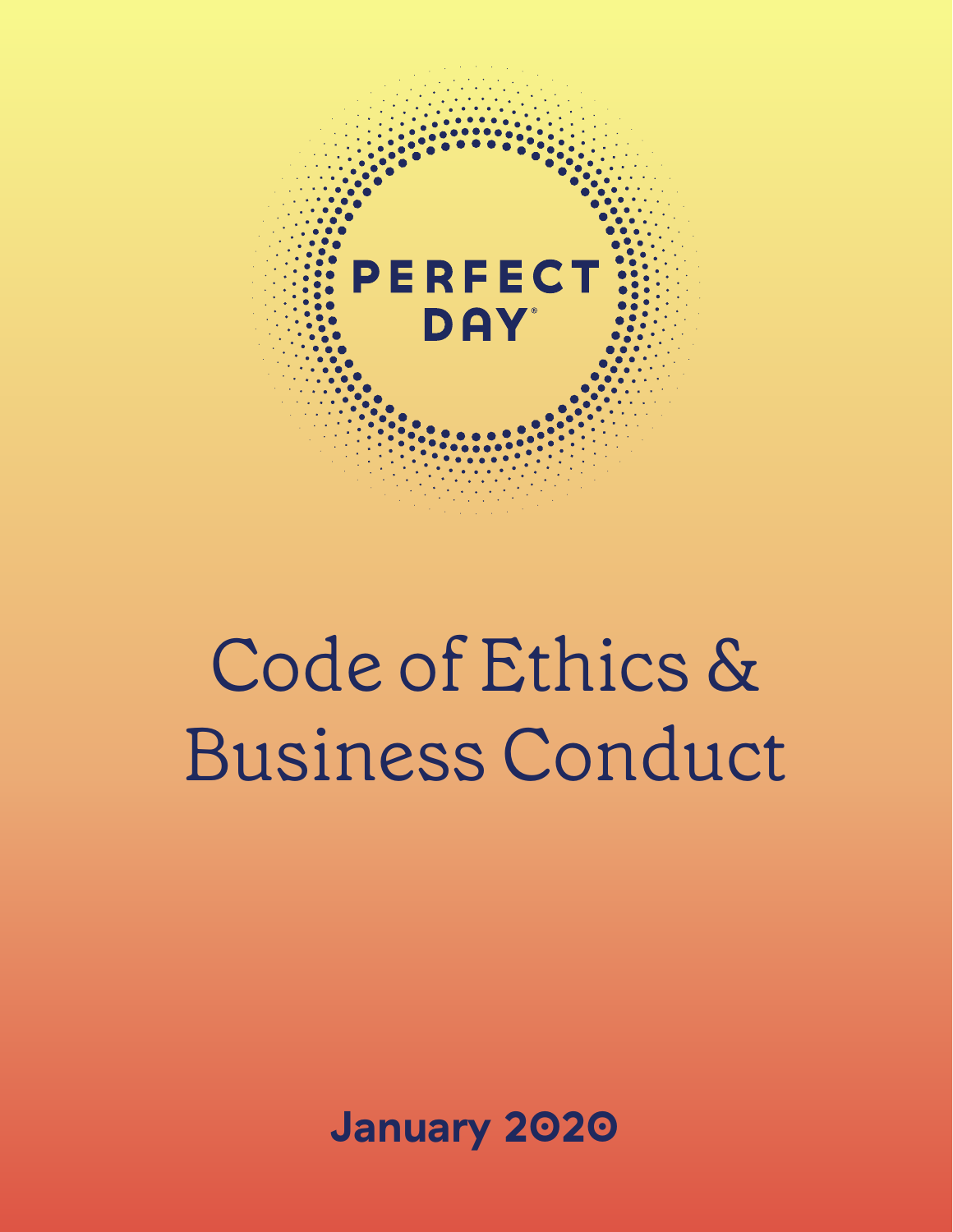# **Table of Contents**

| Compliance with External Laws and Regulations and Internal Policies and Procedures  5 |  |
|---------------------------------------------------------------------------------------|--|
|                                                                                       |  |
|                                                                                       |  |
|                                                                                       |  |
|                                                                                       |  |
|                                                                                       |  |
|                                                                                       |  |
|                                                                                       |  |
|                                                                                       |  |
|                                                                                       |  |
|                                                                                       |  |
|                                                                                       |  |
|                                                                                       |  |
|                                                                                       |  |
|                                                                                       |  |
|                                                                                       |  |
| Private Information Regarding Customers or Partners and Data Protection  10           |  |
|                                                                                       |  |
|                                                                                       |  |
|                                                                                       |  |
|                                                                                       |  |
|                                                                                       |  |
|                                                                                       |  |
|                                                                                       |  |
|                                                                                       |  |
|                                                                                       |  |
|                                                                                       |  |
|                                                                                       |  |
|                                                                                       |  |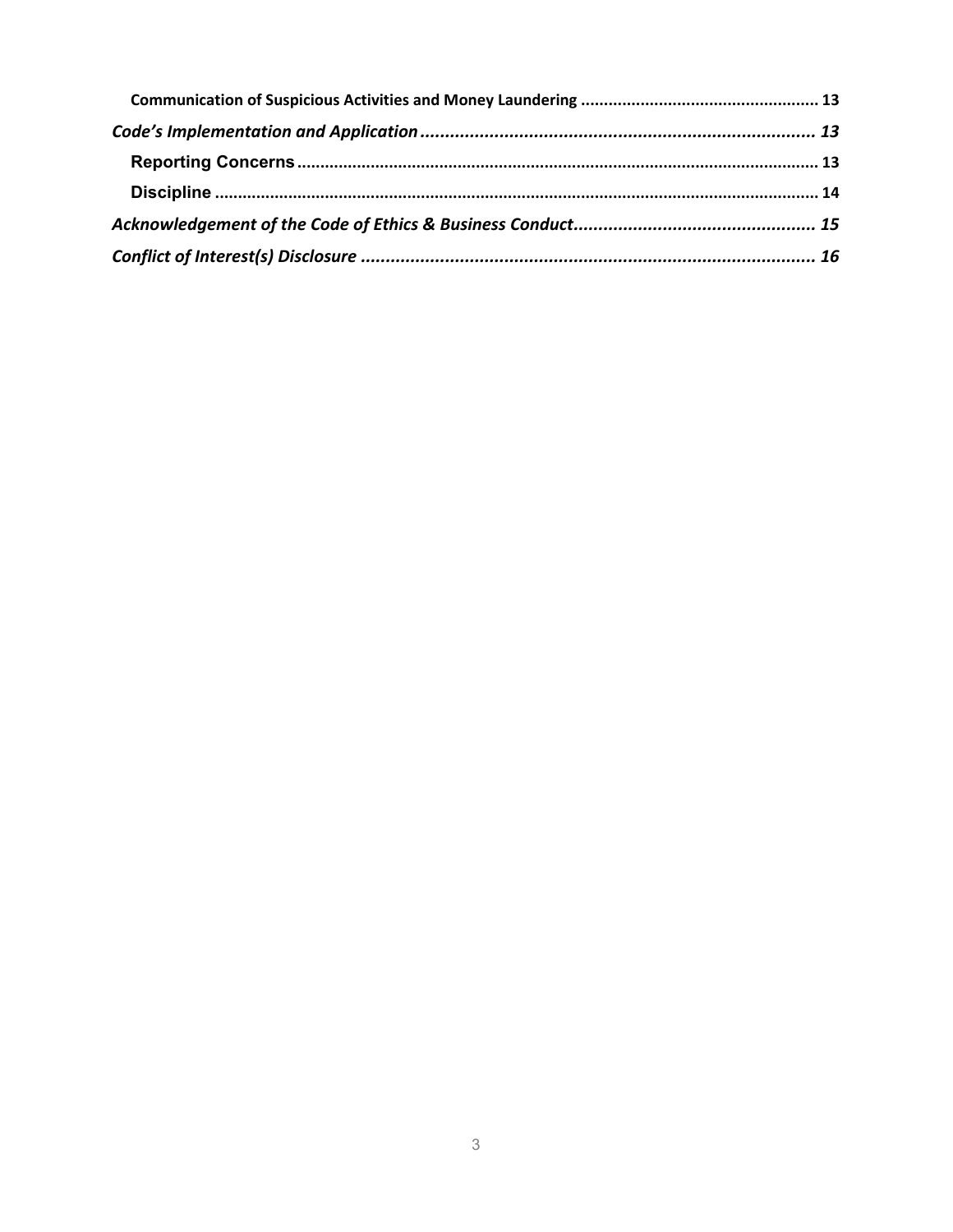## **Objective and Introduction**

At Perfect Day (or "the Company)people are our greatest asset. Our reputation and success depend on the decisions and actions of every employee. We are committed to ensuring that every action we take honors our company values and fully comply with applicable laws and this Code of Ethics and Business Conduct ("Code").

Perfect Day expects the highest ethical conduct from each one of its employees at all times. Strict adherence to applicable laws governing your work is a cornerstone of this ethical requirement. This Code sets the standard for how we are all expected to act when engaging in business on behalf of the Company. It is your responsibility to thoroughly read, understand, and become familiarized with this Code. Each employee must comply with all specific Company policies and procedures (including those outlined in the Perfect Day Handbook) as well as all applicable laws and regulations when negotiating and/or working on behalf of the Company.

Any breach of this Code may result in disciplinary action, up to and including termination of employment. This Code does not constitute nor should it be interpreted as constituting an employment contract with an indefinite term, nor a guarantee of continued employment.

The principles described in this Code are designed to guide your behavior. The Code defines how you should conduct yourself as a representative of Perfect Day and addresses your responsibility to the Company, to other employees, or customers, suppliers, consumers, and the government. You should be sensitive to potential violations of this Code when you hear comments like:

"Well, just this time." "No one will notice." "It's not important how it is done, what's important is that it gets done." "This doesn't hurt anyone." "This is only for me." "If we want to do business in this country/state/market, we must behave like our competitors."

*Ethical behavior is doing the right thing when no one else is watching – even when doing the wrong thing is legal.* – Aldo Leopold

#### **Our Values**

Perfect Day's values are the behaviors that shape the tone of how we work with each other and with our partners. These values are the foundation of our culture and the behaviors we expect you to exhibit to achieve our collective goals.

**We Love Solving Tough Problems** We are intensely motivated by challenge, utilizing knowledge-based discovery to drive innovative solutions.

**We Learn Continuously** We accelerate innovation through intelligent risk-taking, learning from failure and nimbly adapting as we gain new insights.

**We Hold Ourselves Accountable** We demonstrate transparency and integrity in our work to uphold the highest standards of quality and safety.

**We Win as a Team** We encourage diversity of thought and engaging in collaborative, passionate discourse to achieve ambitious goals.

**We Celebrate our Accomplishments** We have fun together and firmly believe that celebrating each other and our achievements fosters mutual trust and respect.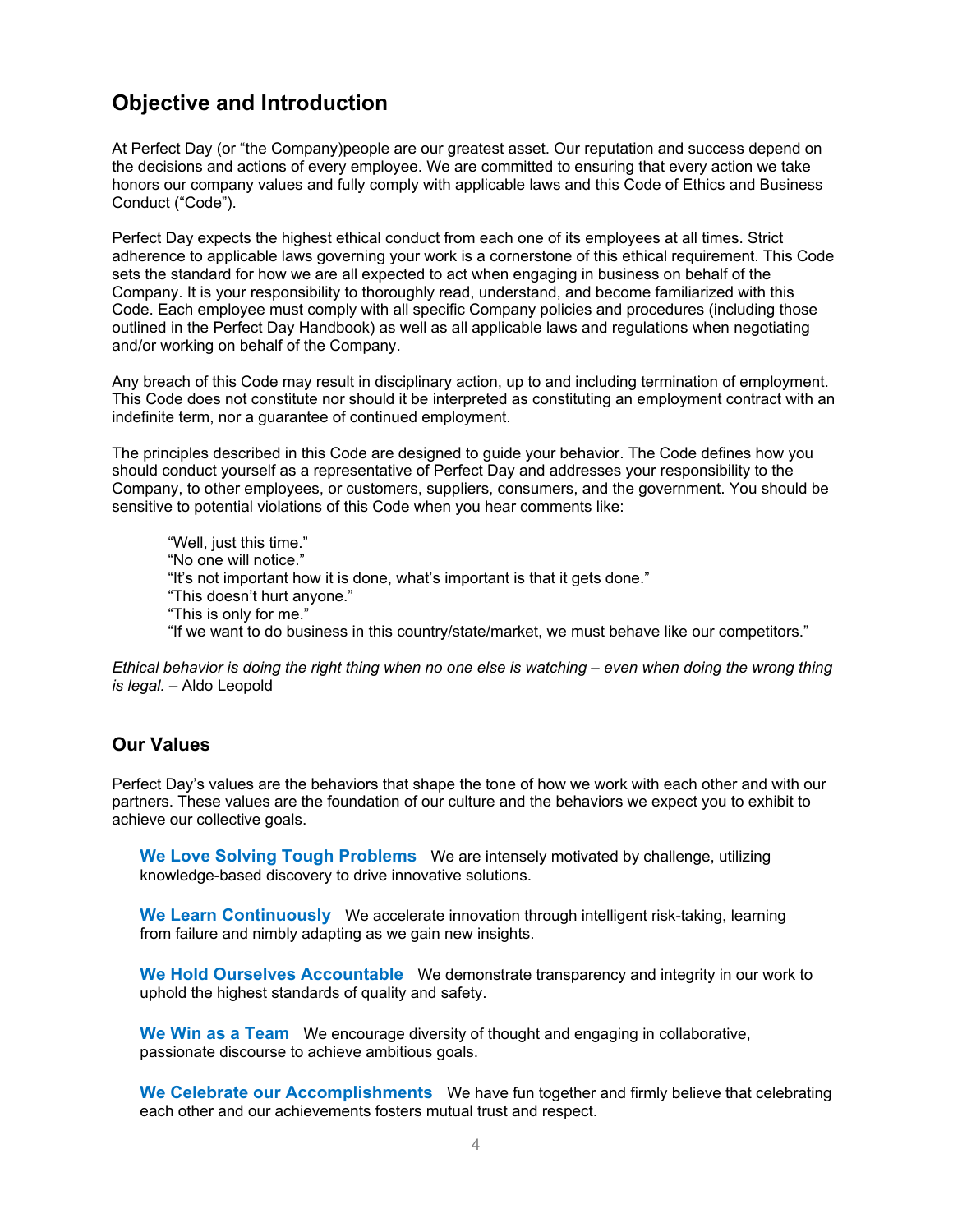# **Responsibilities**

#### **Act with integrity and honesty at all times.**

#### **Ethics and Communication**

Compliance with these guidelines is a requirement for all employees at Perfect Day. Identifying and addressing ethical concerns in a timely manner is critical to upholding our commitment to conduct our business with integrity while honoring Perfect Day's values.

Although this Code captures a wide range of business practices and procedures, the Company cannot foresee all possible situations and issues which may arise. If you are not certain of what you should do in any particular situation, seek additional information and guidance from your supervisor or a manager before acting.

Always use good judgment and common sense. If something seems inappropriate or unethical, it probably is. If you are unsure about the course of action for a specific situation, or you suspect or have knowledge of a possible violation of any law, guideline, or procedure of the Company, you must immediately inform one of the following authorities:

- Immediate Manager
- Department Leader
- People & Culture Team
- Leadership Team Member
- Chief Executive Officer
- Our anonymous Ethics Hotline: www.lighthouse-services.com/perfectdayfoods or (855) 650-0005

Speak with any responsible person whom you deem appropriate. You may choose to remain anonymous. If you submit and ethical issue and the matter is not given appropriate attention, you are encouraged to escalate it to any of the contacts listed above.

The Company encourages everyone to present possible ethical issues in a constructive way. The Company prohibits any type of retaliation for having communicated concerns on ethical issues, discrimination or harassment, or for having reported possible Code violations.

#### **Compliance with External Laws and Regulations and Internal Policies and Procedures**

It is your responsibilities to carry out your duties in a legal and ethical manner. In addition to complying with all policies and procedures established internally by the Company, everyone must comply with all external laws, rules, and regulations that govern or limit their work area or area of responsibility and/or our industry.

Employees who have direct or indirect contact with government authorities (local, state, federal, etc.) must conduct themselves in a respectful and timely manner, recognizing their position and ensuring an environment of openness, trust and transparency when discussing matters and reaching agreements. You must cooperate at all times with government authorities and follow the law when you represent the Company's legitimate interests.

#### **Investigations**

You must fully cooperate with any duly authorized internal or external investigation, including but not limited to, those related to ethical issues and discrimination or harassment investigations. Providing false or misleading statements to officials and/or internal investigators may be sufficient cause for immediate termination of your employment and may also be classified as a crime with severe penalties. You must not withhold information related to ethical issues. Specific information about procedures for particular types of investigations (e.g., discrimination and harassment investigations) can be found in the Perfect Day Handbook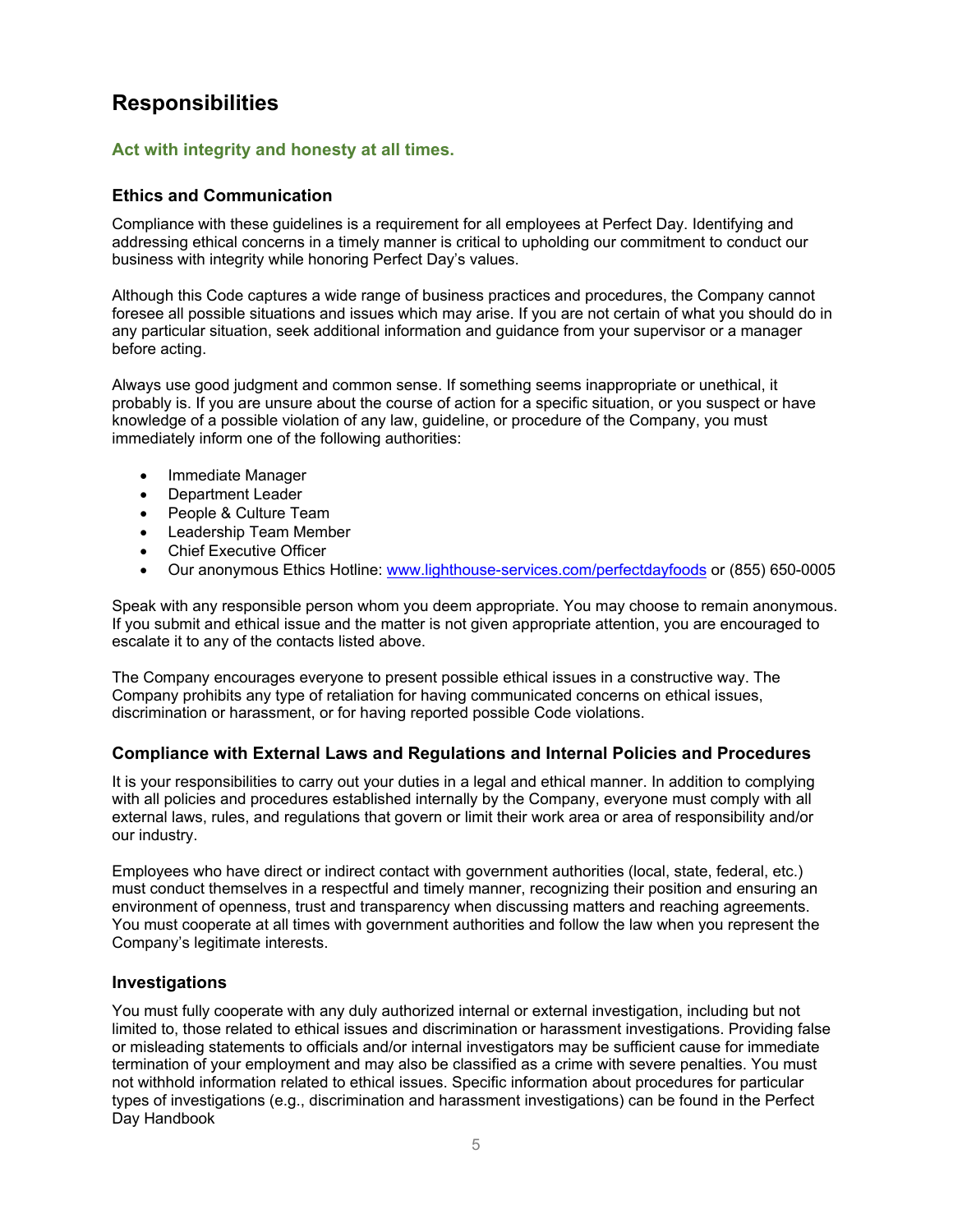Immediately report any suspicious activities that may lead to insider trading, fraud or attempted fraud, and suspicious disappearance of funds or securities.

#### **Protection of Company Assets**

You are responsible for safeguarding tangible and intangible Company assets, as well as assets under your control that are owned by customers, suppliers, or partners, ensuring their appropriate usage based on the guidelines established in this Code. Company assets may only be used for legitimate business purposes and/or activities. Undue appropriation, neglecting, or squandering of Company assets is a violation of your duties and may be considered fraud.

All ideas, methods, inventions, discoveries, developments, and recipes, whether patentable or not, that relate to your work with the Company and are conceived by you solely or with others are the property of the Company.

All economic rights over any invention, improvement, or discovery made by employees in their jobs are the Company's property. These must be disclosed to your manager when they take place. When the employment relationship with the Company ends, the Company keeps ownership of rights and information generated or obtained as part of your job.

Partial or full reproduction, sale, use or distribution of information, software and other forms of intellectual property in violation of license terms and copyright, is prohibited.

You must not gain financial benefits derived from tangible or intangible assets or information you may possess because of your position in the Company. Misuse of Company assets may be considered theft and you may be subject to termination of employment and criminal prosecution.

Except in circumstances prohibited by law, the Company reserves the right at all times and without notice, to inspect Company assets in order to determine if they are being used according to the guidelines established in this Code and/or in any internal policy or procedure the Company may have published, or to promote occupational safety or compliance with applicable laws.

#### **Integrity and Accuracy of Accounting Records and Standards**

The Company's accounting records are used for preparing reports for external entities, creditors and shareholders, for the Board of Directors and for internal management. All the Company's accounting records, as well as any other report that includes accounting information, all must comply with the relevant laws and standards.

All books, records and accounts must describe and reflect an honest, exact and fair manner, all transactions and information they contain; therefore, false or fabricated information must not be included; neither should records or information be manipulated with the purpose of altering or distorting financial and economic results or with any other purpose. Furthermore, all transactions must be described with exact and detailed information and must be recorded in the corresponding account and appropriate fiscal year.

You are personally liable for the integrity of records, reports, disbursements and other information under your control. Records must be detailed enough to accurately reflect all Company transactions. Financial statements must always be prepared according to Generally Accepted Accounting Principals (GAAP) and must present the Company's financial position and operational results with transparency in all important aspects.

When creating business records and other documents (e.g., emails) that may be kept by the Company or a third party, use appropriate and respectful language, considering any third party who may read, analyze, and/or review it. In the future, the Company or a third party may have the need to use or interpret your work, with the advantage of hindsight and the disadvantage of imperfect memory.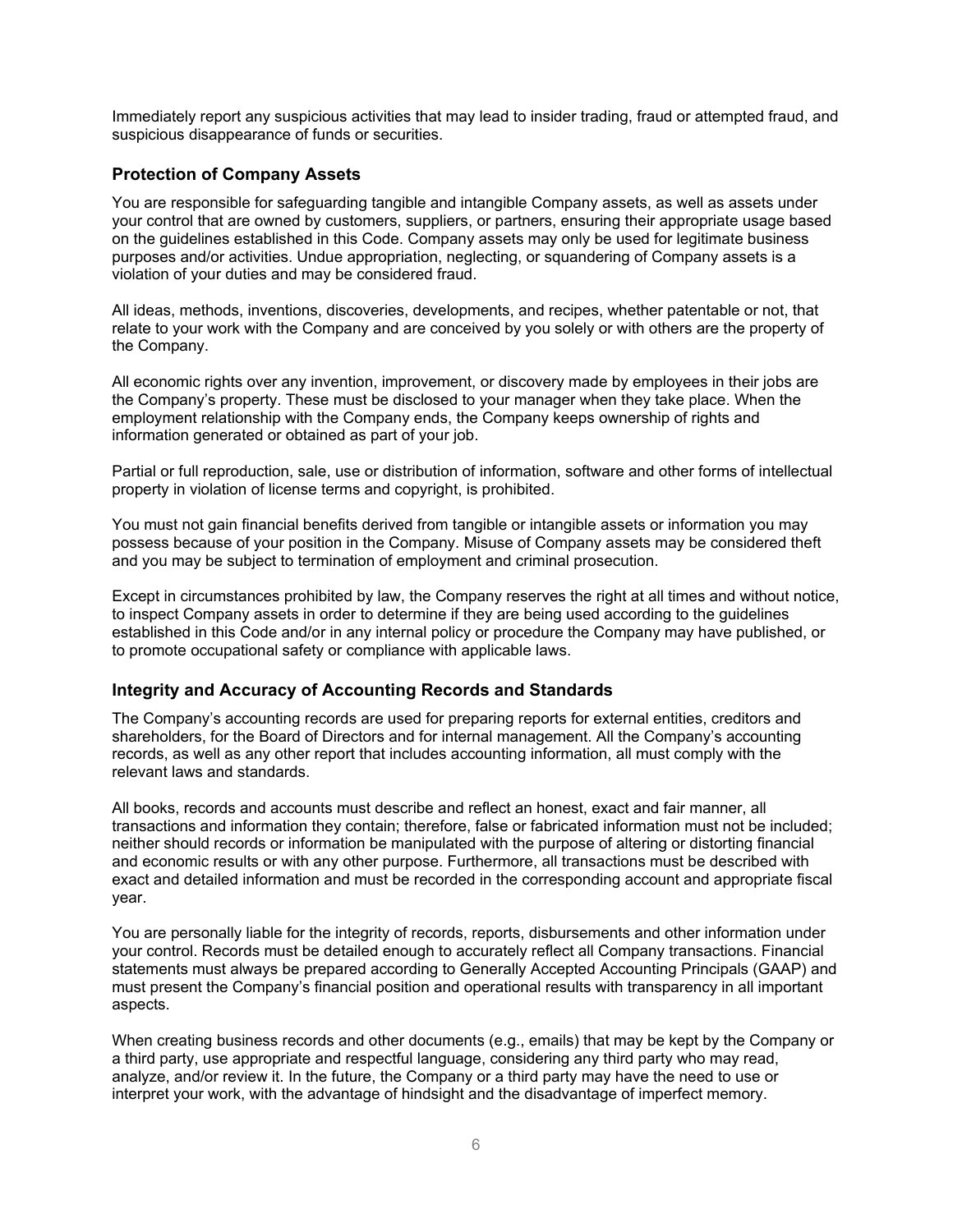It is forbidden to destroy any record that may potentially result in violating a law, including documents which may be relevant to a lawsuit, or any pending government procedure or investigation, foreseeable or imminent.

Transactions must be registered and classified in the accounting period they occur and to the appropriate cost center. The delayed or advanced payment of invoices in order to meet budget goals is a violation of this Code.

The Company is committed to accuracy in all tax-related records in compliance with the intent and wording, in general, of applicable laws. Tax returns must be presented on time and taxes must also be paid on time and according to current tax regulations.

If you discover a weakness or error in the Company's internal control systems, have knowledge of any inadequate or questionable accounting or internal control matter, or believe an ethical violation has been or will be made, you have an obligation to immediately communicate this to your supervisor. If you feel your supervisor does not handle your concern appropriately, notify the head of your functional area, or People & Culture. Once reported, the Company will take the appropriate actions to investigate your concerns and solve the problem, as deemed necessary and prudent.

#### **Fair and Diverse Work Practices**

The Company considers a diverse workforce essential to our success as a world-class organization. We aim to hire, develop and retain the most talented individuals, regardless race, color, religion, religious creed (including religious dress and grooming practices), national origin, ancestry, citizenship, physical or mental disability,1 medical condition (including cancer and genetic characteristics), genetic information, marital status (including registered domestic partner status), sex (including pregnancy, childbirth, breastfeeding, or related medical conditions), gender, gender identity and gender expression (including transgender individuals who are transitioning, have transitioned, or are perceived to be transitioning to the gender with which they identify), age (40 years and over), sexual orientation, veteran and/or military status, protected medical leaves (requesting or approved for leave under the Family and Medical Leave Act or the California Family Rights Act), domestic violence victim status, political affiliation, and any other status protected by local, state, or federal law.

Professional growth at Perfect Day is based on talent and performance. We are fully committed to offering equal employment opportunities and complying with the spirit and intent of all non-discrimination laws and fair workplace practices. It is strictly forbidden to retaliate against any person for presenting a discrimination or harassment allegation.

#### **Discrimination and Harassment**

The Company values a working environment where everyone is welcome and diversity in our employees is highly respected.

We prohibit discrimination, harassment and intimidation on behalf of or towards a supervisor, peer, client, supplier or visitor. Discrimination and harassment based on race, color, religion, religious creed (including religious dress and grooming practices), national origin, ancestry, citizenship, physical or mental disability,1 medical condition (including cancer and genetic characteristics), genetic information, marital status (including registered domestic partner status), sex (including pregnancy, childbirth, breastfeeding, or related medical conditions), gender, gender identity and gender expression (including transgender individuals who are transitioning, have transitioned, or are perceived to be transitioning to the gender with which they identify), age (40 years and over), sexual orientation, veteran and/or military status, protected medical leaves (requesting or approved for leave under the Family and Medical Leave Act or the California Family Rights Act), domestic violence victim status, political affiliation, and any other status protected by local, state, or federal law, or any other status protected by federal, state or local laws or regulations, is wholly incompatible with our tradition and values of providing a work place characterized by respect, professionalism and dignity.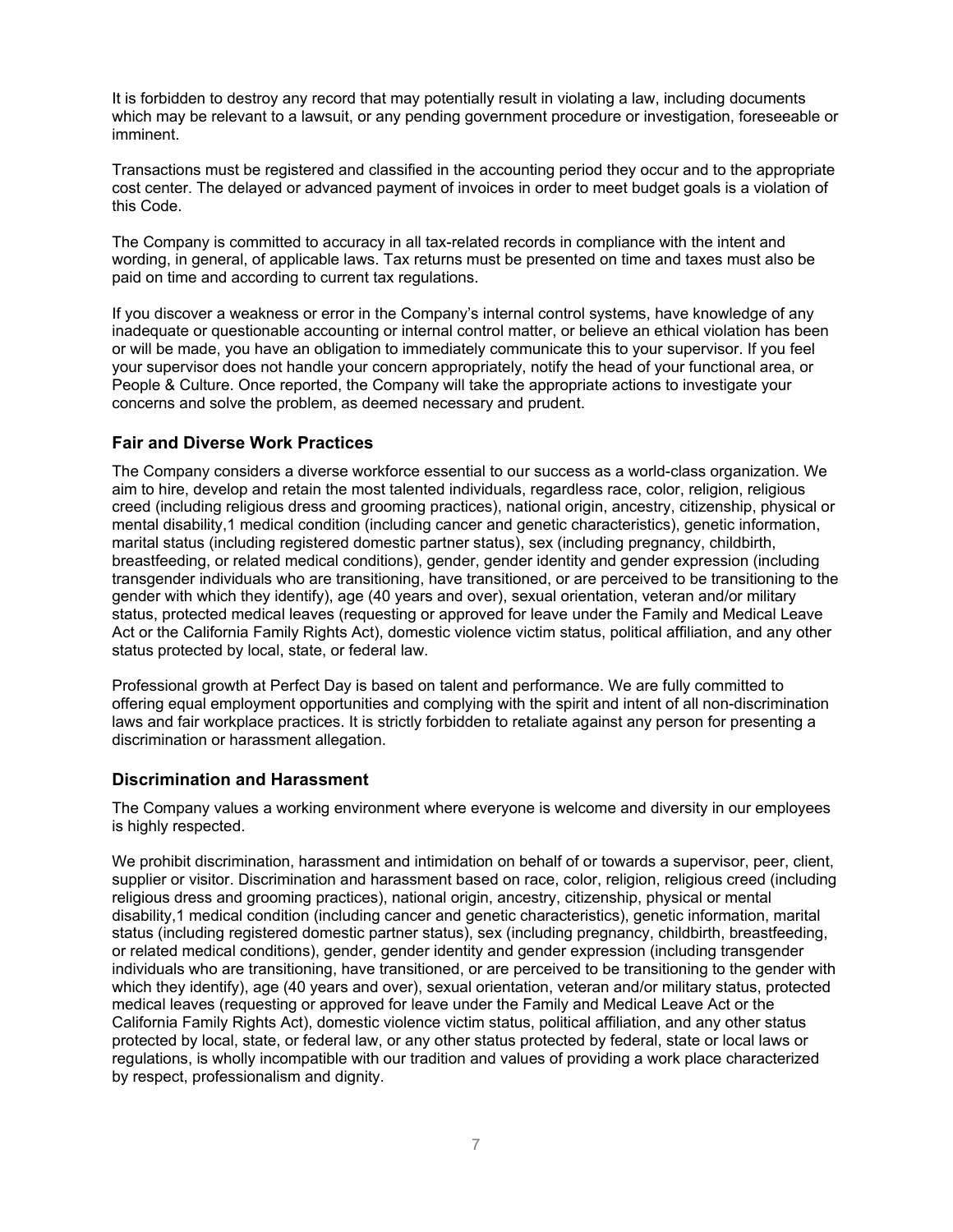If you feel you are the subject of discrimination or harassment, or if you witness or receive a complaint of such type of conduct, you should bring these concerns to the attention of the People & Culture Team. In the event of discrimination by People & Culture, you should bring your concerns to the attention of the Chief Executive Officer. You may make reports or raise concerns regarding discrimination without fear of reprisal.

Full details about employee rights and investigation procedures are outlines in the Company's Discrimination, Harassment, and Retaliation Prevention Policy, which is included in the Perfect Day Handbook. All reports will be treated discreetly to the extent possible. The Company will thoroughly investigate all harassment complaints and will take appropriate disciplinary measures up to and including termination of employment.

#### **Personal Conduct and the Workplace**

All employees are expected to behave appropriately and ethically while in the workplace or in the course of working for Perfect Day. Refrain from engaging in any activity that may call into question the Company's compliance with legal regulations or its ethical standards.

The Company considers honesty to be fundamental for good business practices; therefore, it expects all employees will conduct their work activities with honesty. Dishonest acts include but are not limited to stealing, lying, forging documents (including documents used in employment application, expense reports, incident reports, etc.) or using Company funds for private use.

## **Representing the Company with External Groups**

#### **We are responsible for our actions.**

#### **Fair and Equal Treatment**

The Company is committed to providing equitable treatment to its employees, customers, partners, suppliers, and competitors. The Company will not tolerate taking advantage of someone else through manipulation, concealment, and misuse of confidential information, false representation of relevant facts or other unfair treatment.

#### **Public Appearances and Media Interviews**

Publications, speeches, interviews, or public presentations before any media, as well as responses to questions from broadcast media on Company activities may only be carried out by representatives expressly authorized by the Marketing and Communications team, except in cases strictly related to the promotion and/or sale of products according to the Company's normal course of business, in which responsible areas may participate.

#### **Relations with Suppliers**

The Company purchases all goods and services based on quality, price, availability, and service terms. Whenever the Company deals with its suppliers, transactions must adhere to usual market terms and specific policies and procedures in relation to the purchase of goods and services by the Company.

Providers of goods and services must comply with established policies and procedures, as well as agree to keep transactions with the Company confidential, unless disclosure has been approved by authorized personnel within the Company or legal requirements. Employees responsible for the relationship with a supplier may never mislead a supplier into thinking they may unduly influence a purchase decision for the Company. Regarding business offerings towards a supplier, Company employees may not offer nor suggest any business or service may be interrupted or granted in exchange for said business. **Real or apparent conflicts of interests must be avoided and proactively disclosed during the purchase process.** In cases of existing relationships that could cause a real or perceived conflict of interest, an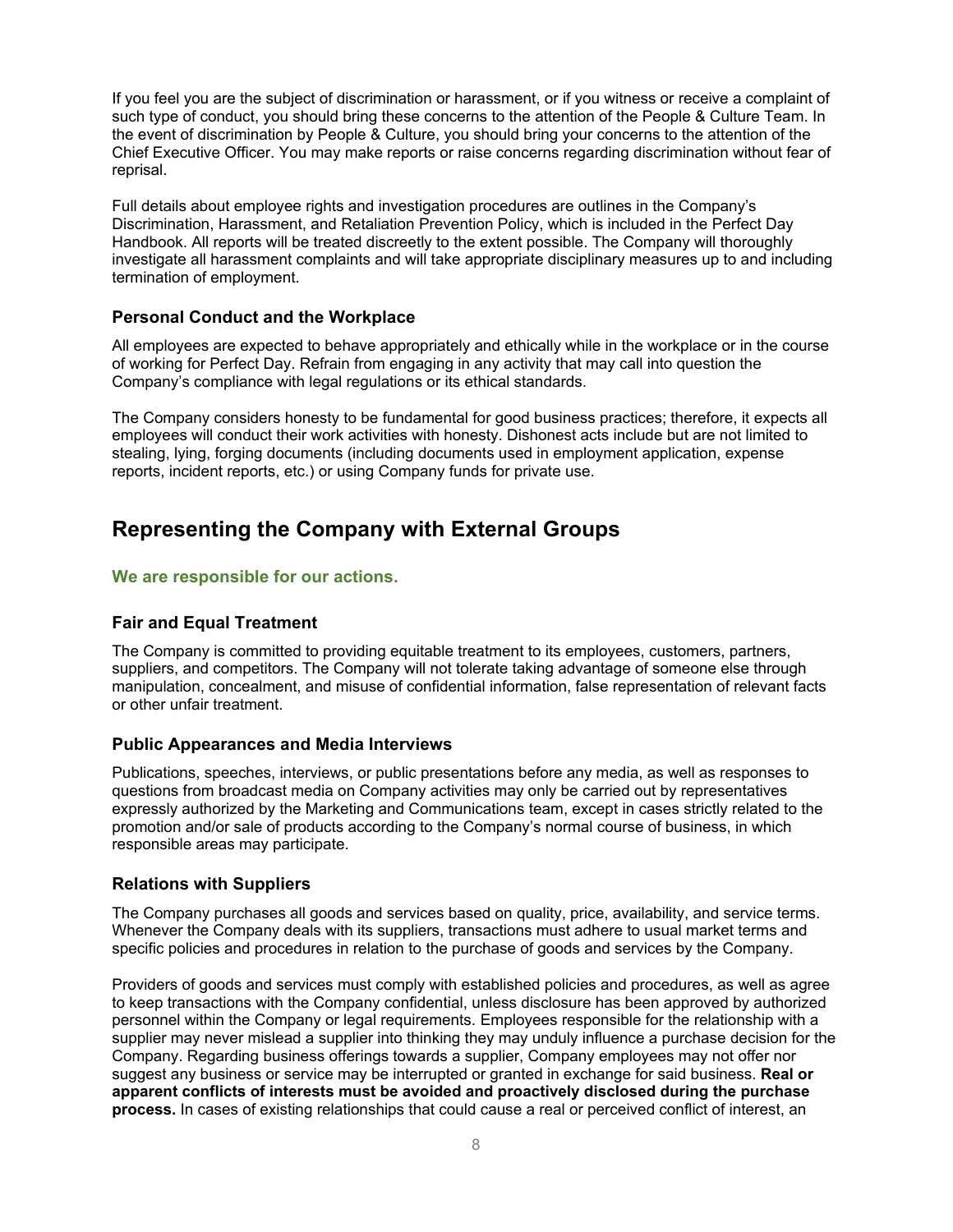employee must disclose such relationships immediately, even if a commercial agreement is not currently in place.

Information related to purchases by the Company is confidential. It may only be shared internally with employees designated by authorized personnel and may not be shared outside the Company unless authorized.

#### **Relations with Customers**

Sales personnel, trade-marketing, special events and other employees work closely with existing or potential clients to understand the customer's needs and gain their trust. It is common and appropriate for the Company's employees to participate in recreational activities or social events hosted by a company with whom Perfect Day has an active or developing relationship, provided such activities are of modest value and appropriate taste.

Employees must behave transparently and honestly at all times when engaging in activities with customers in order to not violate any established guideline within this Code. If you are uncertain about the appropriateness of accepting, inviting, or participating in any event and/or activity with a customer, you should consult your immediate manager, department lead, or a leadership team member, as necessary, as to not violate any provision established by this Code.

#### **Political Activity**

Employees are free to participate in political activities outside of working hours and to provide contributions on their own initiative and behalf that they deem appropriate to political parties and/or candidates. You may not participate in political fundraising activities or other campaigns during work hours, nor use Company assets for said purposes and activities. Any evident and visible political activity that may lead someone to think that his/her actions reflect the Company's points of view or position requires prior approval from the Chief Executive Officer.

### **Privacy/Confidentiality**

#### **Confidential or Secret Information**

While you are working for the Company or after your time with the Company ends, you must protect the confidentiality of all the private or secret information you obtain or generate in relation to your activities within the Company.

"Confidential or secret information" is any type of non-public information, or information that has not been released to the public in general and that investors may deem important in decision making in regards to the purchasing or selling of any Company asset. It includes without limitation information regarding the development of systems, processes, products, know-how, and technology.

Confidential information will not be considered public until it has been publicly released (through relevant media for stock exchange and/or financial authorities) and after a period of time (usually at least a business day) to allow for said stock exchanges and/or financial institutions to communicate to the market, evaluate the information and inform public opinion.

You must not disclose any confidential or secret information on the Company or its employees, nor any confidential or secret information regarding a client or supplier to anybody (including other Company employees), if said persons are not authorized to receive it or do not possess the need-to-know of said information. The only exceptions are when the disclosure is authorized by the customer, the supplier, by any applicable law (i.e. regulatory authorities), by a pertinent legal procedure or by authorized personnel within the Company.

Confidential or secret information includes but is not limited to any system, data or process that grants the Company the opportunity to obtain any advantage over the competition, such as Company strategies or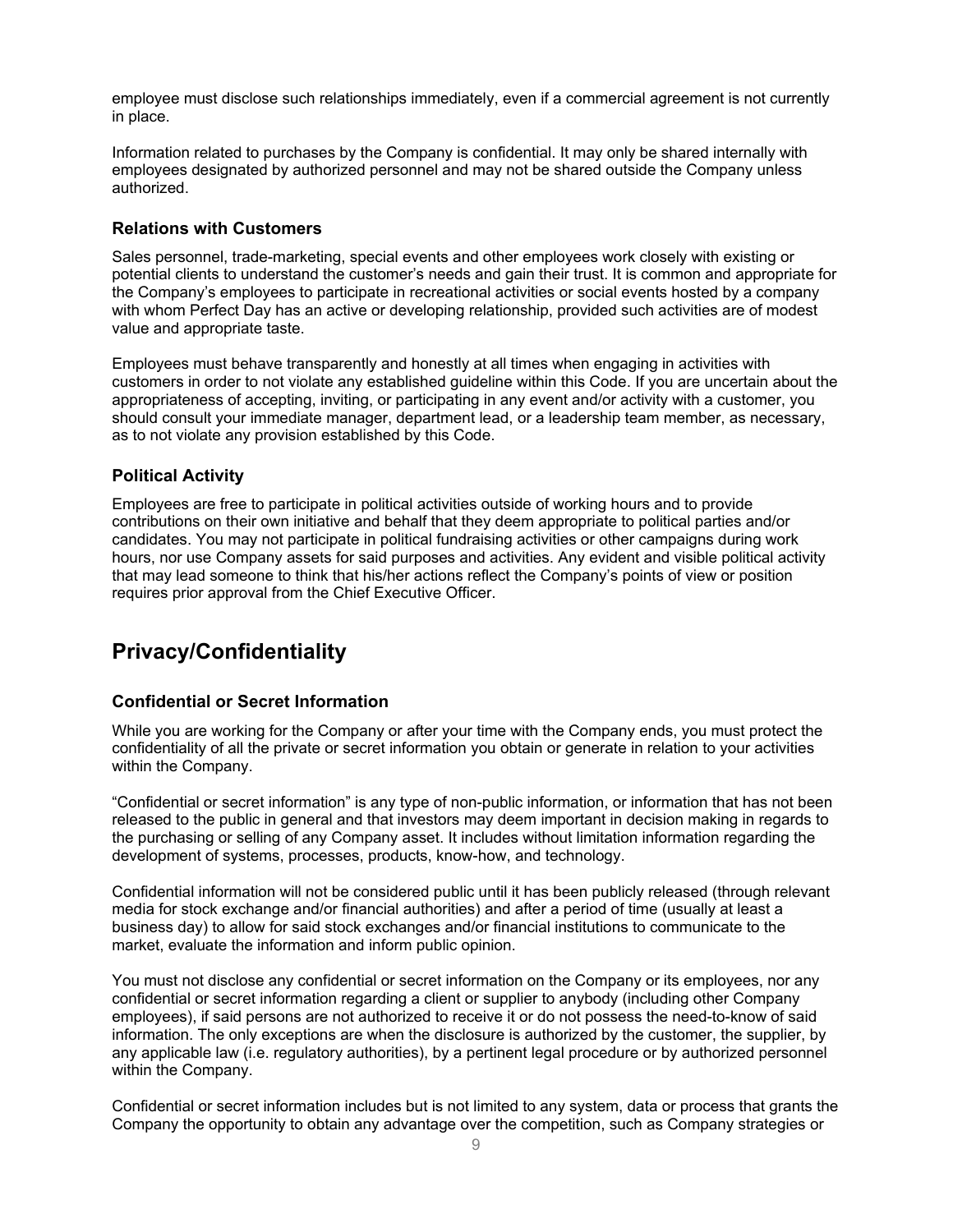projections, business plans, business processes and relations with customers, information received during business activities on employees, customers, suppliers and distributors, as well as information on technology, IT systems and products exclusive to the Company, plans on acquisitions or disposition of stock, assets, marketing campaigns, important contracts, expansion plans, financial operations and others.

You must take precautionary measures in order to avoid the disclosure of non-authorized confidential or secret information. You must guarantee that documentation related to said information is managed in a manner to minimize the risk of non-authorized persons having access to confidential or secret information. Ensure that access to work areas and computers is adequately controlled. Do not comment on confidential or secret matters in public places like elevators, hallways, restaurants, bathrooms and public transportation. Employees should be particularly vigilant about not displaying confidential information on computers while traveling on airplanes, trains and automobiles.

Take extreme care in commenting on said information by telephone or public address systems. Employees are not authorized to purchase or sell Company stock based on confidential or secret information obtained due to their position within the Company.

#### **Private Information Regarding Stock Markets**

Individuals who possess privileged information must refrain from performing any direct or indirect operation in stock markets that will be affected by said information. Likewise, they must refrain from communicating to third parties or recommending operations with said securities. Employees who come into possession of privileged information about another company while carrying out their responsibilities to Perfect Day must also refrain from performing any direct or indirect operation in stock markets that will be affected by said information.

In this Code, private information is all concrete information on one or several Company projects that has not been disclosed to the public and that may influence the prices of said securities.

#### **Private Information Regarding Customers or Partners and Data Protection**

The Company considers the privacy of our customers and partners to be of utmost importance. Therefore, it must be a top priority for all employees to keep information about our customers safe and to use it appropriately. You must always safeguard all confidential information that our customers and partners share with us.

You must also be sure to use our customers' and partners' information exclusively for the purpose for which it was collected, unless the law permits other uses.

#### **Private Information Regarding Employees**

The Company recognizes and protects the privacy and confidentiality of the employees' employment records. Such records may not be shared outside the Company, except with the employee's consent, or as required by regulations, standards and laws, or a summons or order issued by a court with jurisdiction.

#### **Defend Trade Secrets Act Protection**

An individual shall not be held criminally or civilly liable under any federal or state trade secret law for the disclosure of a trade secret that is being made in confidence to a federal, state, or local government official or to an attorney solely for the purpose of reporting or investigating a suspected violation of law. An individual shall not be held criminally or civilly liable under any federal or state trade secret law for the disclosure of a trade secret that is made in a complaint or other document filed in a lawsuit or other proceeding, if such filing is made under seal. An individual who files a lawsuit for retaliation by an employer for reporting a suspected violation of law may disclose the trade secret to the attorney of the individual and use the trade secret information in the court proceeding, if the individual files any document containing the trade secret under seal; and does not disclose the trade secret, except pursuant to court order.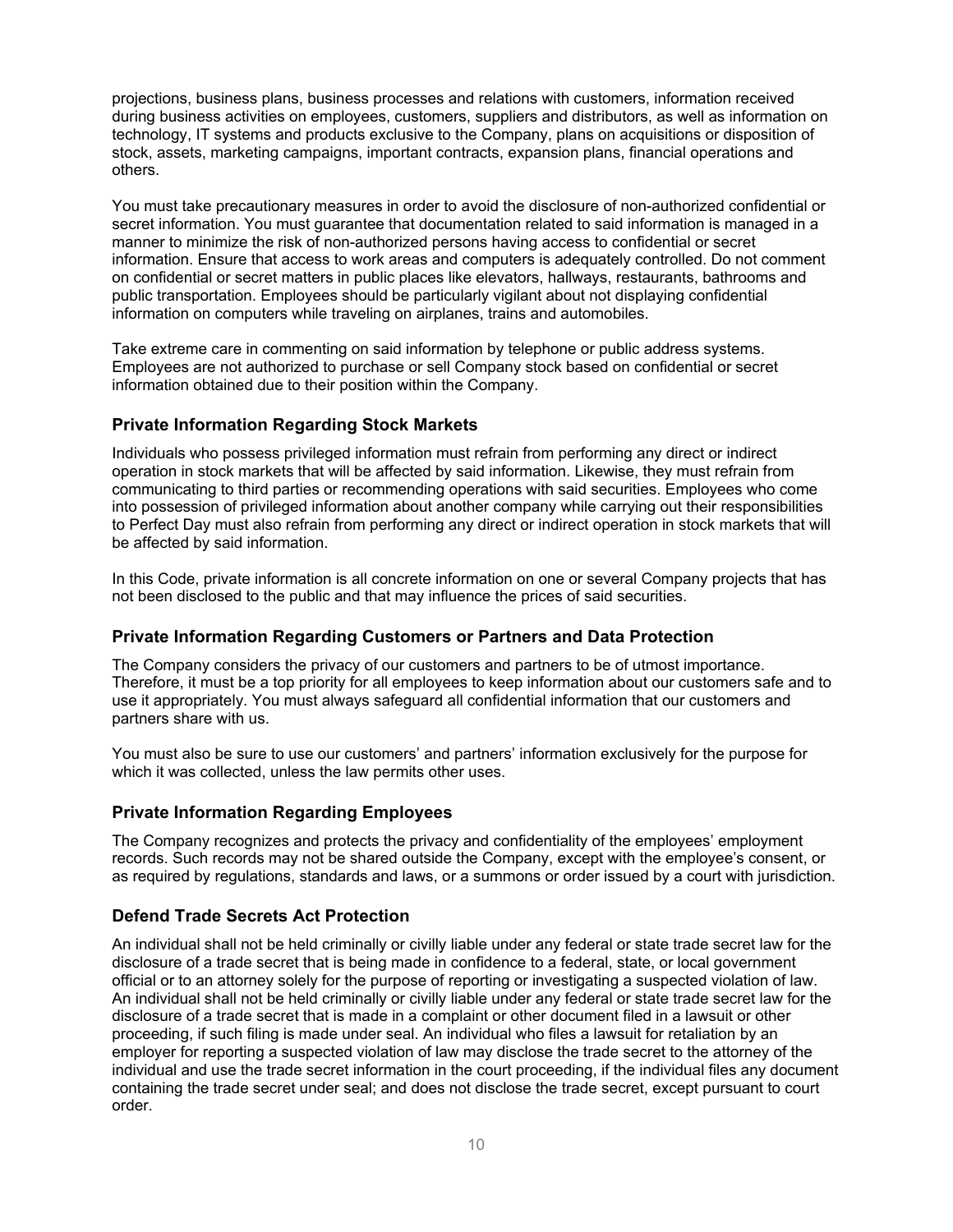# **Conflicts of Interest**

#### **We are judged by the transparency of our actions.**

You must be cautious with regards to any activity, interest or relation that may interfere or appear to interfere with your capacity to act according to the Company's and our customers' and partners' best interests. Furthermore, you may not obtain any inappropriate benefit derived from your position at the Company. It is impossible to describe all the possible instances of potential conflict of interest, so but employees are responsible for applying this Code, encouraging the use of good judgment, providing advice when required, and adhering to the highest ethical standards in conducting professional and personal matters. The following are just a few areas in which conflict of interest may arise, real or hypothetical.

#### **Commercial Transactions with Third Parties**

You must notify your immediate supervisor and People & Culture about any commercial relationship or business proposal the Company may have with any other company, customer or supplier in which you or a family member have direct or indirect interest (majority or minority owner, consultant, agent, family relationship, or similar), in which you can or may receive benefits and/or can influence in favor thereof. You are responsible for communicating to your supervisor this possible or potential conflict of interest.

#### **Accepting Gifts, Loans and Other Benefits**

In general terms, you may not accept gifts, loans, cash payments, payments for recreational activities or other benefits, nor the transfer of any valuable object from customers to suppliers, current or potential. In some situations, it may be permissible to accept gifts of nominal value (see additional detail provided below). You may never accept gifts under any circumstances where it may appear your professional ethics have been compromised. Do not accept or allow any close family member to accept gifts, services, loans or preferential treatment from third parties (customers, suppliers or others) in exchange for business relationships with the Company, past, present or future.

You may accept gifts provided they:

- 1. Are values at less than \$100 and are not cash.
- 2. Do not compromise the Company or the employee if said acceptance is disclosed, nor can be interpreted to give the impression that non-ethical actions or any other actions that would violate this Code have taken place.
- 3. Are reasonable meals, or recreational activities in which the person that invites you is present, such as business meals or occasional sporting events, or;
- 4. Are not trips (local or abroad) or lodging of any kind. The employee must not accept these kinds of gifts, regardless of the purpose, for seminars or similar purposes.

Employees that receive business gifts for an amount greater than \$100 during a calendar year and/or fiscal year, must report them to their manager immediately.

Gifts received that are not consistent with this Code will be evaluated by the Company to determine if they can be used internally, sold, or donated. Ownership and final disposition of these types of gifts will belong to the Company.

If you have questions on the acceptance criteria for gifts or invitations, please contact your manager.

#### **Gift-Giving and Recreational Activities**

If a gift can be interpreted as a bribe by others for an official favor or business, you MUST NOT offer the gift.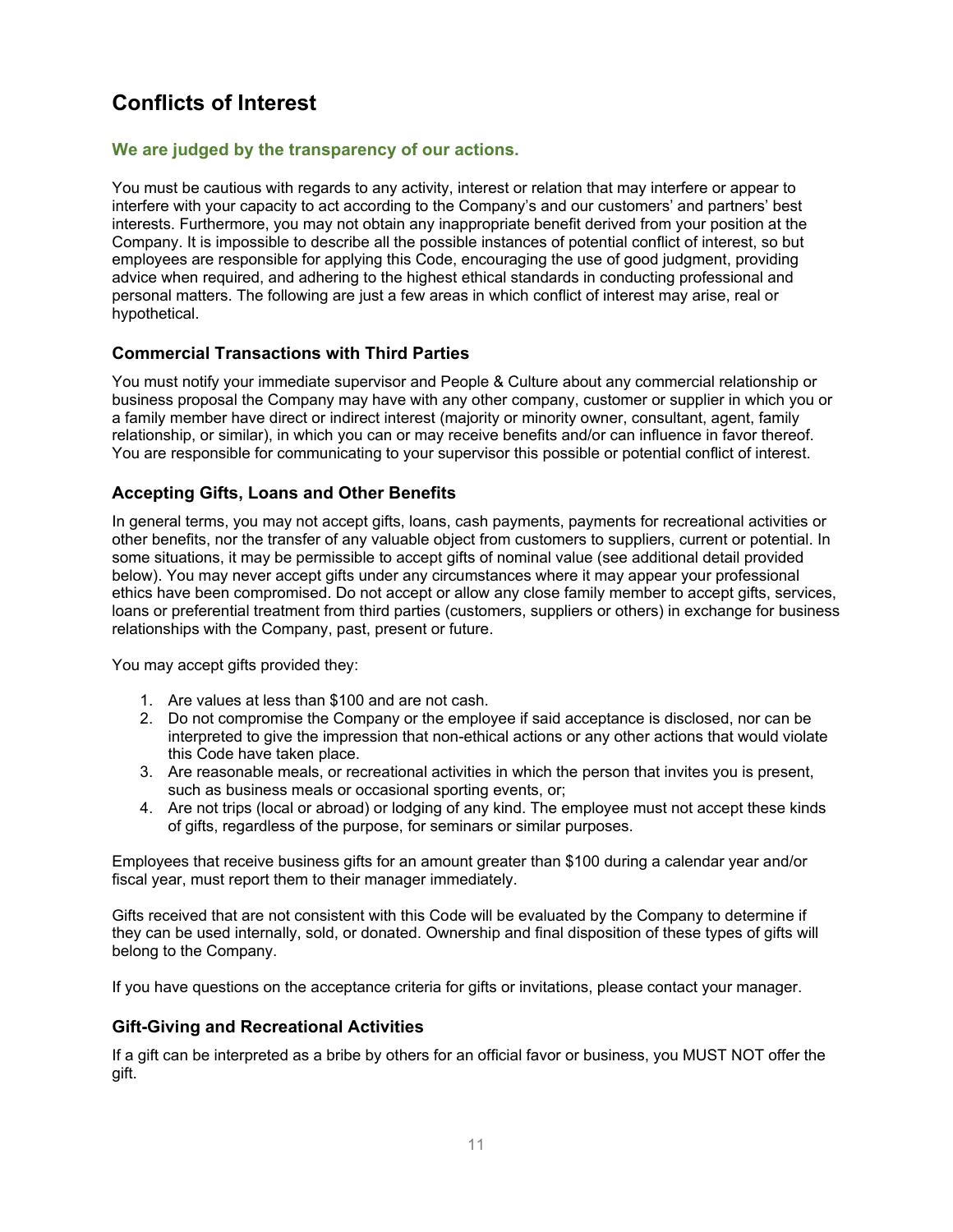Duly authorized individuals may provide appropriate recreational activities to customers, in compliance with reimbursement requirements for applicable business expenses.

#### *You may not offer, under any circumstance, any gift of value to a government official with the purpose of influencing the outcome of any official measure, or to induce them to perform business transactions in favor of the Company.*

#### **Investments**

You must not make any personal investment in a company if said investment could affect or seem to affect your ability to make impartial decisions when conducting business on behalf of the Company. If you made such an investment prior to starting employment with the Company, or if your position within the Company changes in such a way that may cause conflict of interest, or seem that way, you must notify your manager and People & Culture. Investments subject to this disposition include those made in a company that is a competitor of the Company, or on the contrary, that does business or engages in any transaction with the Company.

#### **External Commercial Activities**

Due to possible conflict with the Company, or even the possible perception of a conflict of interest, the Company expects employees to notify People & Culture if they are interested in accepting a position as director, official, employee, representative, consultant or similar with an organization that may be considered a conflict of interest. If you are unsure as to whether the position would create a conflict, please contact People & Culture to discuss.

#### **Use of the Company's Name, Facilities or Relations**

You must not use the Company's name, facilities, or relations for personal benefit or external work. You may only use the Company's name, facilities or relations for charitable causes with prior authorization from the Chief Executive Officer.

## **Other Important Provisions**

#### **Anti-Trust Laws**

The company complies with anti-trust laws designed to preserve competition among companies, as well as protecting consumers from unfair commercial practices and commercial agreements. Comply with these laws at all times.

Many situations create the potential for illegal anti-competitive conduct; therefore, such situation must be avoided. They include, but are not limited to:

- Competitor proposals to share information on pricing or other information on competitive marketing or to assign markets or consumers.
- Attempts from customers or potential customers to prevent the Company from doing business or sign contracts with another client.
- Participating in meetings with trade associations where sensitive matters are discussed from a corporate standpoint such as prices, pricing policies, costs and marketing strategies.

If a competitor or client attempts to discuss topics related to anti-competitive conduct, you must refuse to do so immediately. If necessary, abandon the meeting and communicate the action to your manager, People & Culture, or the Chief Executive Officer.

#### **Commitment to the Environment and Occupational Safety**

At the Company we conduct our business in a way that demonstrates our constant commitment to environmental and occupational safety of employees, customers and neighbors. Every employee is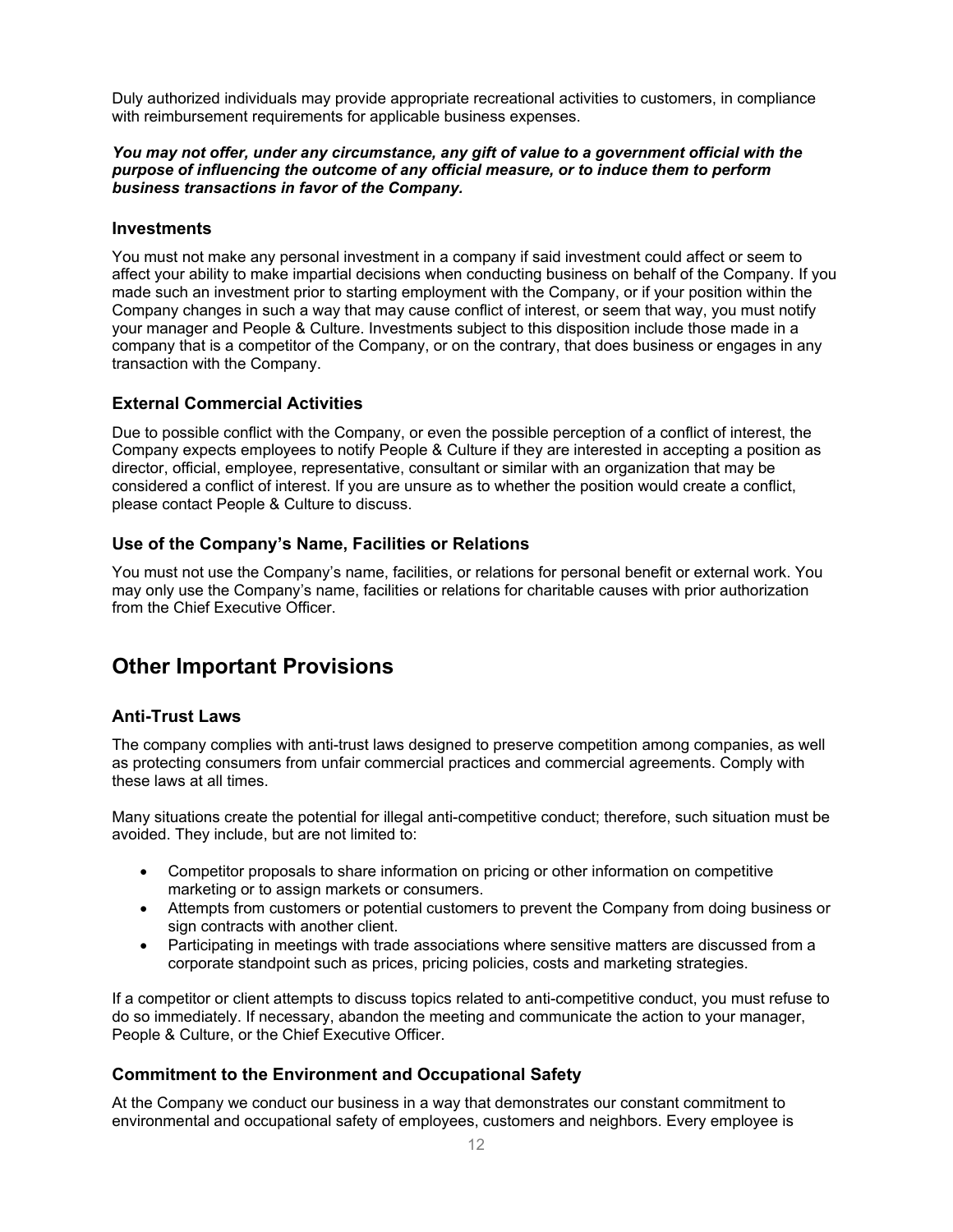responsible for knowing the applicable environmental and occupational safety standards for their job with the internal policies and procedures related to their workplace. Risks and opportunities that may arise in regards to environmental matters must be identified and handled according to applicable laws and regulations, as well as internal policies.

The Company has developed a written Injury and Illness Program which is provided to employees upon hire and which can be obtained by contacting Lab Services.

#### **Communication of Suspicious Activities and Money Laundering**

If you become aware of have evidence of suspicious money laundering activities, communicate it to your manager, People & Culture or the Chief Executive Officer immediately.

## **Code's Implementation and Application**

Employees must read the contents of this Code and sign the Acknowledgement Form indicating they have reviewed and understood it completely, requesting clarification if necessary. Employees' acknowledgment of receipt will be verified and maintained by People & Culture and indicates an agreement to comply with the spirit and intent of these guidelines. All real or potential conduct of an employee which may be considered (or interpreted as) a violation to this Code, must be promptly reported to your manager, People & Culture, or the Chief Executive Officer. The guidelines contained herein must be applied in all the Company's organizational levels, with equity and without prejudice, in conformity with the obligations of the Company by law and according to the processes established herein.

The Company will take the necessary measures to protect the identity of any person reporting a possibly violation, unless the Company deems necessary the disclosure of such information in order to comply with legal proceedings, to perform an effective investigation, or to grant the accused due process. Perfect Day will not retaliate against an employee who in good faith reports a violation of this Code. Any employee who retaliates against an employee for making such a complaint will be subject to discipline, up to termination of employment.

The violation of any general ethical conduct guideline and/or any disposition indicated in this Code is strictly prohibited, and violations will be punished according to local laws and work guidelines. If necessary, legal actions may be taken in order to recover any inappropriate expense, profit obtained by the offending employee or any financial damage suffered by the Company, when permitted by law.

It is each employee's responsibility to promptly inform their manager, People & Culture, or the Chief Executive Officer when a change in investments or relationships occurs with customers, partners, suppliers or banks that have or may have commercial relations with the Company. If this occurs, a "Conflict of Interest(s) Disclosure" form must be completed and sent to the abovementioned personnel immediately.

#### **Reporting Concerns**

All employees are encouraged to discuss with their manager any questions, concerns or complaints in relation to the following topics:

- Any topic related to financial, accounting or internal control reports.
- Any circumstance in relation to an employee, customer, partner, supplier or in general, which may be considered or interpreted as a violation to this Code or any law.
- Any human resource matter related to sexual or occupational harassment or discrimination.

If an employee considers that their supervisor has handled their concern inappropriately, they should communicate the situation to People & Culture or the Chief Executive Officer. However, if the employee does not feel comfortable communicating with these parties, they may communicate through our thirdparty anonymous hotline at www.lighthouse-services.com/perfectdayfoods or (855) 650-0005.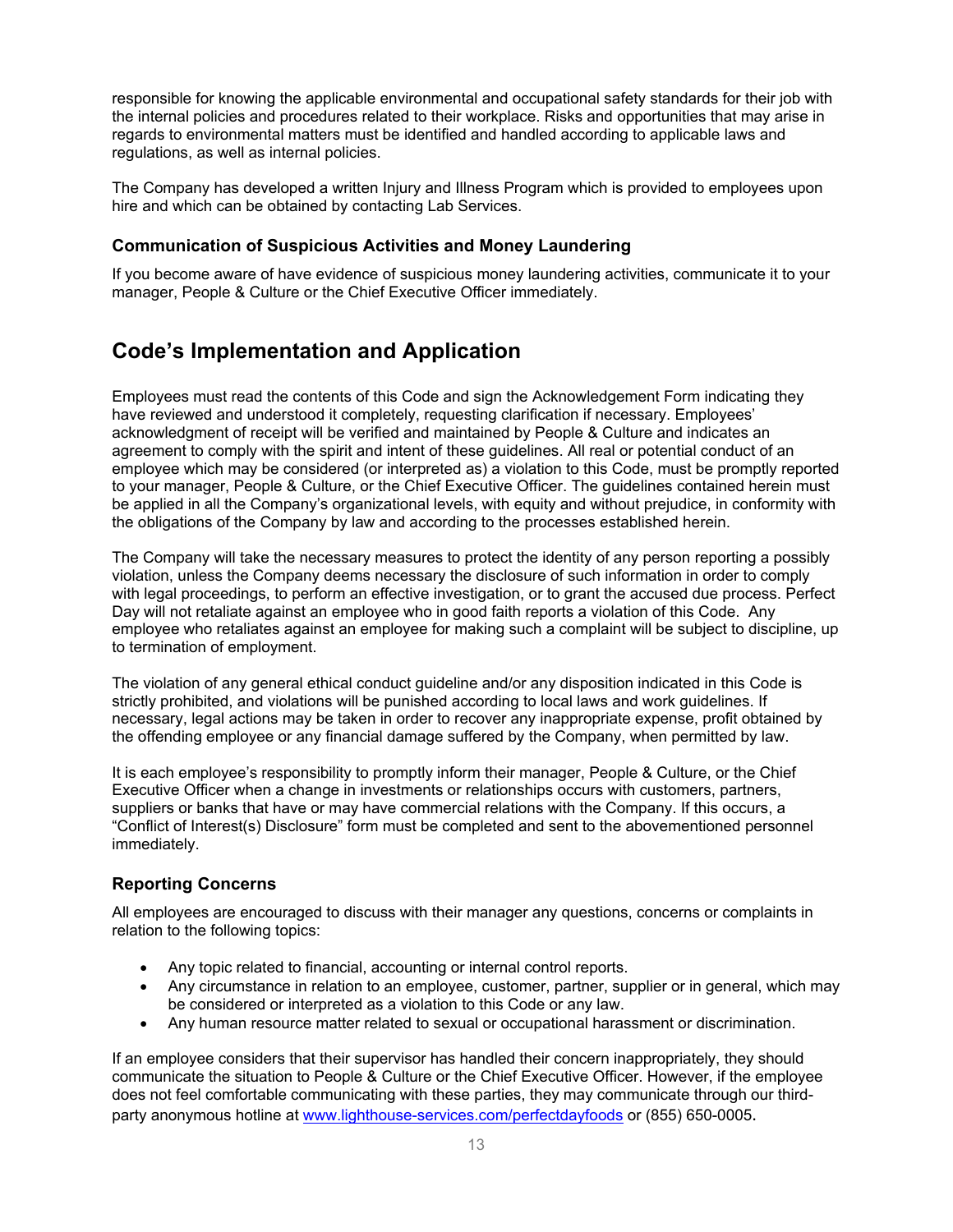#### **Discipline**

A breach of the provisions contained in this Code may result in disciplinary action up to and including termination of employment. For Leadership Team members, appropriate disciplinary actions may be determined in coordination with the Board of Directors.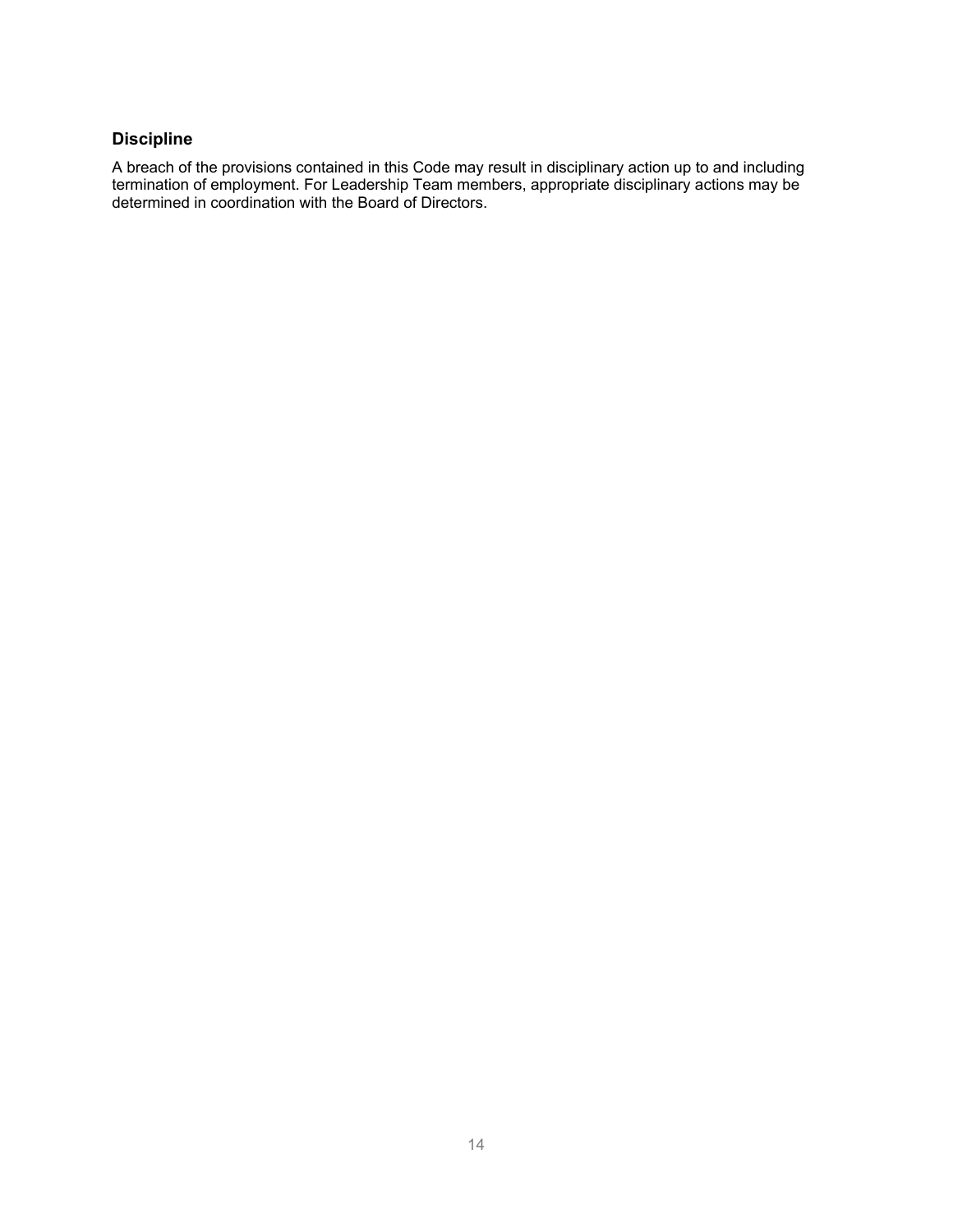# **Acknowledgement of the Code of Ethics & Business Conduct**

I acknowledge receipt of a copy of the Code of Ethics and Business Conduct (the "Code") of Perfect Day (the "Company"). I have read it and had the opportunity to ask questions regarding guidelines and directives contained in this Code, as well as to consult or comment with regards to any doubts involving said guidelines and directives.

I acknowledge that a copy of the Code is available in Namely, freely accessible to all Company employees and which can be consulted, analyzed, and reviewed at any moment.

I understand that it is my responsibility to observe, apply, and follow all the guidelines and directives set forth in this Code, as well as the specific policies and procedures published and authorized by the Company, including those outlined in the Perfect Day Handbook.

I understand that the Code is meant as a guide and does not intend to cover in detail all matters contained herein with regards to ethical situations and commercial conduct in business for the Company. However, I understand it is my duty and responsibility to seek advice and direction regarding any ethical matter I may encounter and/or have knowledge of and of which I have doubts, from my immediate manager, department head, People & Culture, Leadership Team, Chief Executive Officer, or our thirdparty anonymous hotline at www.lighthouse-services.com/perfectdayfoods or (855) 650-0005.

I understand that the Company has the right to modify, amend, or eliminate, in part or in whole, the integral guidelines detailed in this Code, at any moment, with immediate notification to its employees.

I understand that I must notify the Company of any investment, relationship and/or contact with a client, partner, supplier, financial entity and/or company where I have or could have a conflict of interests. If such an investment, relationship or contact exists, I understand that I am expected to disclose the details of the investment relationship and/or contact to People & Culture. A "Conflict of Interest(s) Disclosure" form will be provided for this purpose when required. If no conflict of interest is stated, I assume any future liability for lack of notification and disclosure, pursuant to the provisions contained in this Code.

Name:

Signature/Date: